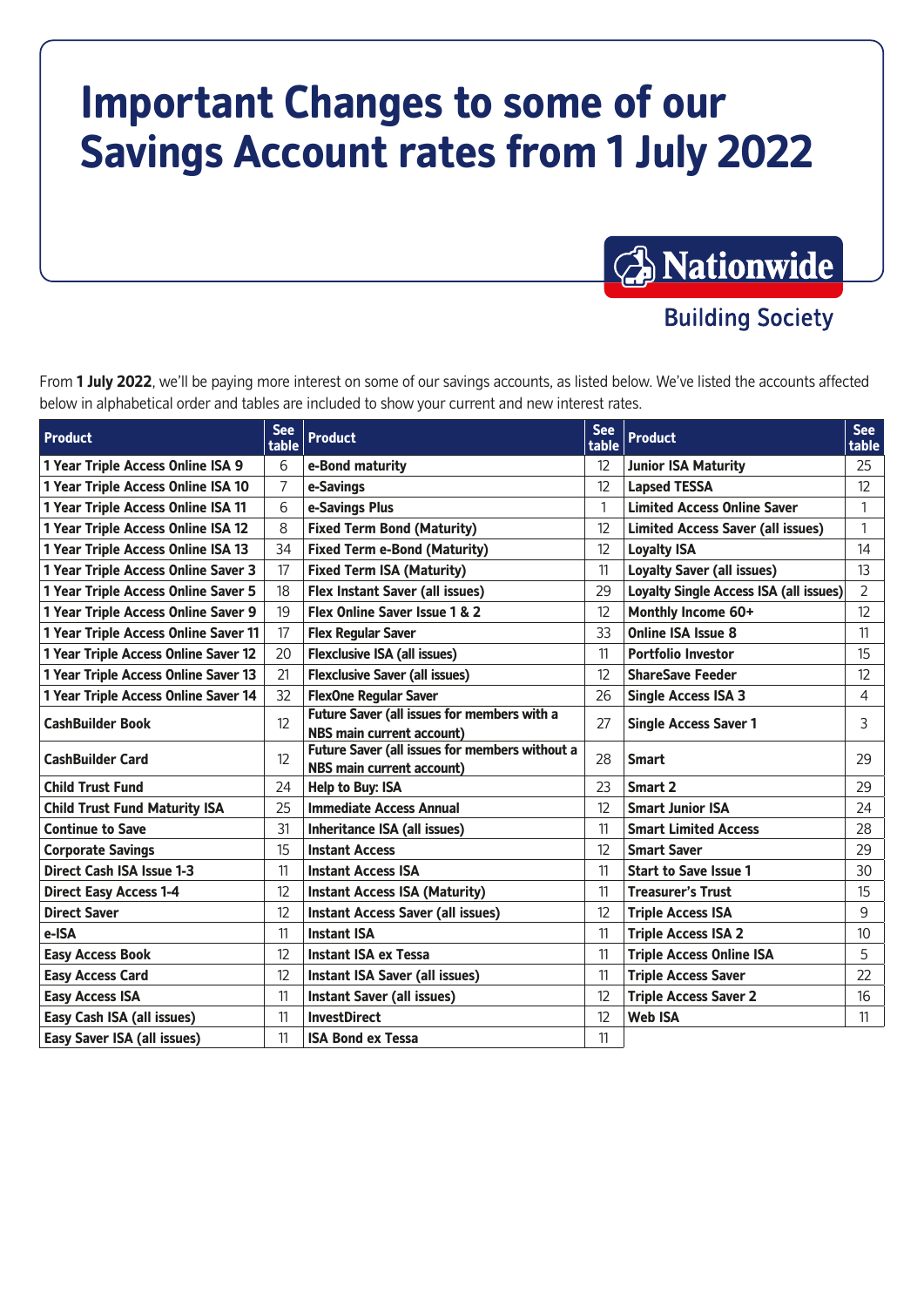## **Table 1**

#### **e-Savings Plus, Limited Access Online Saver, Limited Access Saver**

| <b>Withdrawals Per</b><br><b>Account Year</b> | Interest rate until<br>30 June 2022   | Interest rate from<br><b>1 July 2022</b> |
|-----------------------------------------------|---------------------------------------|------------------------------------------|
| 5 or fewer                                    | 0.20% AER/<br>gross a year (variable) | 0.25% AER/<br>gross a year (variable)    |
| 6 or more                                     | 0.10% AER/<br>gross a year (variable) | 0.15% AER/<br>gross a year (variable)    |

## **Table 2**

#### **Loyalty Single Access ISA**

| <b>Withdrawals Per</b><br><b>Account Year</b> | Interest rate until<br>30 June 2022 | Interest rate from<br><b>1 July 2022</b> |
|-----------------------------------------------|-------------------------------------|------------------------------------------|
| 1 or fewer                                    | 0.50% AER/<br>tax-free (variable)   | <b>1.00% AER/</b><br>tax-free (variable) |
| 2 or more                                     | 0.10% AER/<br>tax-free (variable)   | 0.15% AER/<br>tax-free (variable)        |

## **Table 3**

#### **Single Access Saver 1**

| <b>Withdrawals Per</b><br><b>Account Year</b> | Interest rate until<br>30 June 2022   | Interest rate from<br><b>1 July 2022</b>     |
|-----------------------------------------------|---------------------------------------|----------------------------------------------|
| 1 or fewer                                    | 0.50% AER/<br>gross a year (variable) | <b>1.00% AER/</b><br>Gross a year (variable) |
| 2 or more                                     | 0.10% AER/<br>gross a year (variable) | 0.15% AER/<br>Gross a year (variable)        |

### **Table 4**

## **Single Access ISA 3**

| <b>Withdrawals Per</b><br><b>Account Year</b> | Interest rate until<br>30 June 2022 | Interest rate from<br><b>1 July 2022</b> |
|-----------------------------------------------|-------------------------------------|------------------------------------------|
| 1 or fewer                                    | 0.50% AER/<br>tax-free (variable)   | <b>1.00% AER/</b><br>tax-free (variable) |
| 2 or more                                     | 0.10% AER/<br>tax-free (variable)   | 0.15% AER/<br>tax-free (variable)        |

### **Table 5**

#### **Triple Access Online ISA**

| <b>Withdrawals Per</b><br><b>Account Year</b> | Interest rate until<br>30 June 2022 | Interest rate from<br><b>1 July 2022</b> |
|-----------------------------------------------|-------------------------------------|------------------------------------------|
| 3 or fewer                                    | 0.15% AER/<br>tax-free (variable)   | 0.20% AER/<br>tax-free (variable)        |
| 4 or more                                     | 0.10% AER/<br>tax-free (variable)   | 0.15% AER/<br>tax-free (variable)        |

# **Table 6**

#### **1 Year Triple Access Online ISA 9 and 1 Year Triple Access Online ISA 11**

| <b>Withdrawals Per</b><br><b>Account Year</b> | Interest rate until<br>30 June 2022 | Interest rate from<br><b>1 July 2022</b> |
|-----------------------------------------------|-------------------------------------|------------------------------------------|
| 3 or fewer                                    | 0.25% AER/<br>tax-free (variable)   | 0.30% AER/<br>tax-free (variable)        |
| 4 or more                                     | 0.10% AER/<br>tax-free (variable)   | 0.15% AER/<br>tax-free (variable)        |

#### **Table 7**

#### **1 Year Triple Access Online ISA 10**

| Withdrawals Per<br><b>Account Year</b> | Interest rate until<br>30 June 2022 | Interest rate from<br>1 July 2022 |
|----------------------------------------|-------------------------------------|-----------------------------------|
| 3 or fewer                             | 0.40% AER/<br>tax-free (variable)   | 0.45% AER/<br>tax-free (variable) |
| 4 or more                              | 0.10% AER/<br>tax-free (variable)   | 0.15% AER/<br>tax-free (variable) |

## **Table 8**

#### **1 Year Triple Access Online ISA 12**

| <b>Withdrawals Per</b><br><b>Account Year</b> | Interest rate until<br>30 June 2022 | Interest rate from<br><b>1 July 2022</b> |
|-----------------------------------------------|-------------------------------------|------------------------------------------|
| 3 or fewer                                    | 0.80% AER/<br>tax-free (variable)   | 0.85% AER/<br>tax-free (variable)        |
| 4 or more                                     | 0.10% AER/<br>tax-free (variable)   | 0.15% AER/<br>tax-free (variable)        |

## **Table 9**

#### **Triple Access ISA**

| <b>Withdrawals Per</b><br><b>Account Year</b> | Interest rate until<br>30 June 2022 | Interest rate from<br><b>1 July 2022</b> |
|-----------------------------------------------|-------------------------------------|------------------------------------------|
| 3 or fewer                                    | 0.20% AER/<br>tax-free (variable)   | 0.25% AER/<br>tax-free (variable)        |
| 4 or more                                     | 0.10% AER/<br>tax-free (variable)   | 0.15% AER/<br>tax-free (variable)        |

## **Table 10**

## **Triple Access ISA 2**

| Withdrawals Per<br><b>Account Year</b> | Interest rate until<br>30 June 2022 | Interest rate from<br>1 July 2022 |
|----------------------------------------|-------------------------------------|-----------------------------------|
| 3 or fewer                             | 0.50% AER/<br>tax-free (variable)   | 0.55% AER/<br>tax-free (variable) |
| 4 or more                              | 0.10% AER/<br>tax-free (variable)   | 0.15% AER/<br>tax-free (variable) |

#### **Table 11**

**Direct Cash ISA Issue 1-3, e-ISA, Easy Access ISA, Easy Cash ISA (all issues), Easy Saver ISA (all issues), Fixed Term ISA Maturity, Flexclusive ISA (all issues), Inheritance ISA (all issues), Instant Access ISA, Instant Access ISA (Maturity), Instant ISA, Instant ISA ex Tessa, Instant ISA Saver (all issues), ISA Bond ex Tessa, Online ISA Issue 8, Web ISA**

| <b>Balance of</b> | Interest rate until               | Interest rate from                |
|-------------------|-----------------------------------|-----------------------------------|
| <b>Account</b>    | 30 June 2022                      | <b>1 July 2022</b>                |
| £1 - £9,999       | 0.11% AER/<br>tax-free (variable) | 0.16% AER/<br>tax-free (variable) |
| $£10.000 -$       | 0.13% AER/                        | 0.18% AER/                        |
| £49,999           | tax-free (variable)               | tax-free (variable)               |
| £50,000 +         | 0.15% AER/<br>tax-free (variable) | 0.20% AER/<br>tax-free (variable) |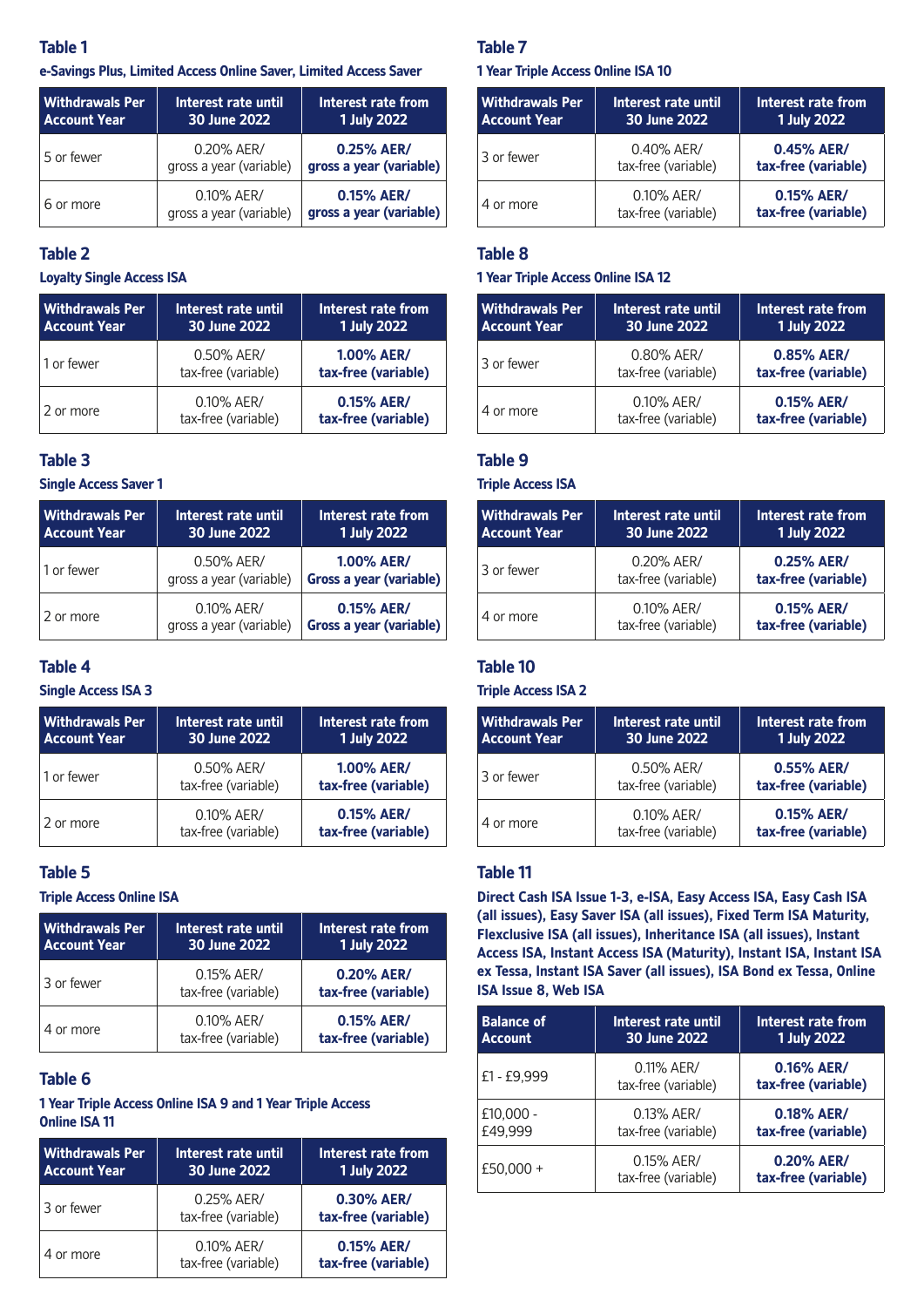## **Table 12**

**CashBuilder Book, CashBuilder Card, Direct Easy Access 1-4, Direct Saver, Easy Access Book, Easy Access Card, e-Bond maturity, e-Savings, Fixed Term Bond Maturity, Fixed Term e-Bond Maturity, Flex Online Saver Issue 1 & 2, Flexclusive Saver (all issues), Immediate Access Annual, Instant Access, Instant Access Saver (all issues), Instant Saver (all issues), InvestDirect, Lapsed TESSA, Monthly Income 60+, ShareSave Feeder**

| <b>Balance of</b> | Interest rate until                   | Interest rate from                    |
|-------------------|---------------------------------------|---------------------------------------|
| <b>Account</b>    | 30 June 2022                          | <b>1 July 2022</b>                    |
| $£0.01 -$         | 0.11% AER/                            | 0.16% AER/                            |
| £9,999.99         | gross a year (variable)               | gross a year (variable)               |
| $£10,000 -$       | 0.13% AER/                            | 0.18% AER/                            |
| £49,999.99        | gross a year (variable)               | gross a year (variable)               |
| £50.000 +         | 0.15% AER/<br>gross a year (variable) | 0.20% AER/<br>gross a year (variable) |

# **Table 13**

**Loyalty Saver (all issues)**

| Interest rate until 30 June 2022  | $\parallel$ Interest rate from 1 July 2022   |
|-----------------------------------|----------------------------------------------|
| 0.50% AER/gross a year (variable) | <b>1.00% AER/</b><br>gross a year (variable) |

# **Table 14**

## **Loyalty ISA**

| Interest rate until 30 June 2022 | Interest rate from 1 July 2022 |
|----------------------------------|--------------------------------|
| 0.50% AER/tax-free (variable)    | 1.00% AER/tax-free (variable)  |

## **Table 15**

**Corporate Savings, Portfolio Investor, Treasurer's Trust**

| Interest rate until 30 June 2022  | Interest rate from 1 July 2022       |
|-----------------------------------|--------------------------------------|
| 0.10% AER/gross a year (variable) | 0.15% AER/gross a year<br>(variable) |

# **Table 16**

# **Triple Access Saver 2**

| <b>Withdrawals Per</b><br><b>Account Year</b> | Interest rate until<br>30 June 2022   | Interest rate from<br><b>1 July 2022</b> |
|-----------------------------------------------|---------------------------------------|------------------------------------------|
| 3 or fewer                                    | 0.50% AER/<br>gross a year (variable) | 0.55% AER/<br>gross a year (variable)    |
| 4 or more                                     | 0.10% AER/<br>gross a year (variable) | 0.15% AER/<br>gross a year (variable)    |

# **Table 17**

**1 Year Triple Access Online Saver 3 and 1 Year Triple Access Online Saver 11**

| <b>Withdrawals Per</b><br>  Account Year | Interest rate until<br>30 June 2022   | Interest rate from<br><b>1 July 2022</b> |
|------------------------------------------|---------------------------------------|------------------------------------------|
| 3 or fewer                               | 0.40% AER/<br>gross a year (variable) | No change                                |
| 4 or more                                | 0.10% AER/<br>gross a year (variable) | 0.15% AER/<br>gross a year (variable)    |

# **Table 18**

#### **1 Year Triple Access Online Saver 5**

| <b>Withdrawals Per</b><br><b>Account Year</b> | Interest rate until<br>30 June 2022   | Interest rate from<br><b>1 July 2022</b> |
|-----------------------------------------------|---------------------------------------|------------------------------------------|
| 3 or fewer                                    | 1.00% AER/<br>gross a year (variable) | No change                                |
| 4 or more                                     | 0.10% AER/<br>gross a year (variable) | 0.15% AER/<br>gross a year (variable)    |

# **Table 19**

#### **1 Year Triple Access Online Saver 9**

| <b>Withdrawals Per</b><br><b>Account Year</b> | Interest rate until<br>30 June 2022   | Interest rate from<br><b>1 July 2022</b> |
|-----------------------------------------------|---------------------------------------|------------------------------------------|
| 3 or fewer                                    | 0.25% AER/<br>gross a year (variable) | No change                                |
| 4 or more                                     | 0.10% AER/<br>gross a year (variable) | 0.15% AER/<br>gross a year (variable)    |

## **Table 20**

#### **1 Year Triple Access Online Saver 12**

| <b>Withdrawals Per</b><br><b>Account Year</b> | Interest rate until<br>30 June 2022   | Interest rate from<br>1 July 2022     |
|-----------------------------------------------|---------------------------------------|---------------------------------------|
| 3 or fewer                                    | 0.45% AER/<br>gross a year (variable) | 0.50% AER/<br>gross a year (variable) |
| 4 or more                                     | 0.10% AER/<br>gross a year (variable) | 0.15% AER/<br>gross a year (variable) |

## **Table 21**

### **1 Year Triple Access Online Saver 13**

| <b>Withdrawals Per</b><br><b>Account Year</b> | Interest rate until<br>30 June 2022   | Interest rate from<br>1 July 2022     |
|-----------------------------------------------|---------------------------------------|---------------------------------------|
| 3 or fewer                                    | 0.80% AER/<br>gross a year (variable) | 0.85% AER/<br>gross a year (variable) |
| 4 or more                                     | 0.10% AER/<br>gross a year (variable) | 0.15% AER/<br>gross a year (variable) |

## **Table 22**

## **Triple Access Saver**

| <b>Withdrawals Per</b><br><b>Account Year</b> | Interest rate until<br>30 June 2022   | Interest rate from<br>1 July 2022     |
|-----------------------------------------------|---------------------------------------|---------------------------------------|
| 3 or fewer                                    | 0.20% AER/<br>gross a year (variable) | 0.25% AER/<br>gross a year (variable) |
| 4 or more                                     | 0.10% AER/<br>gross a year (variable) | 0.15% AER/<br>gross a year (variable) |